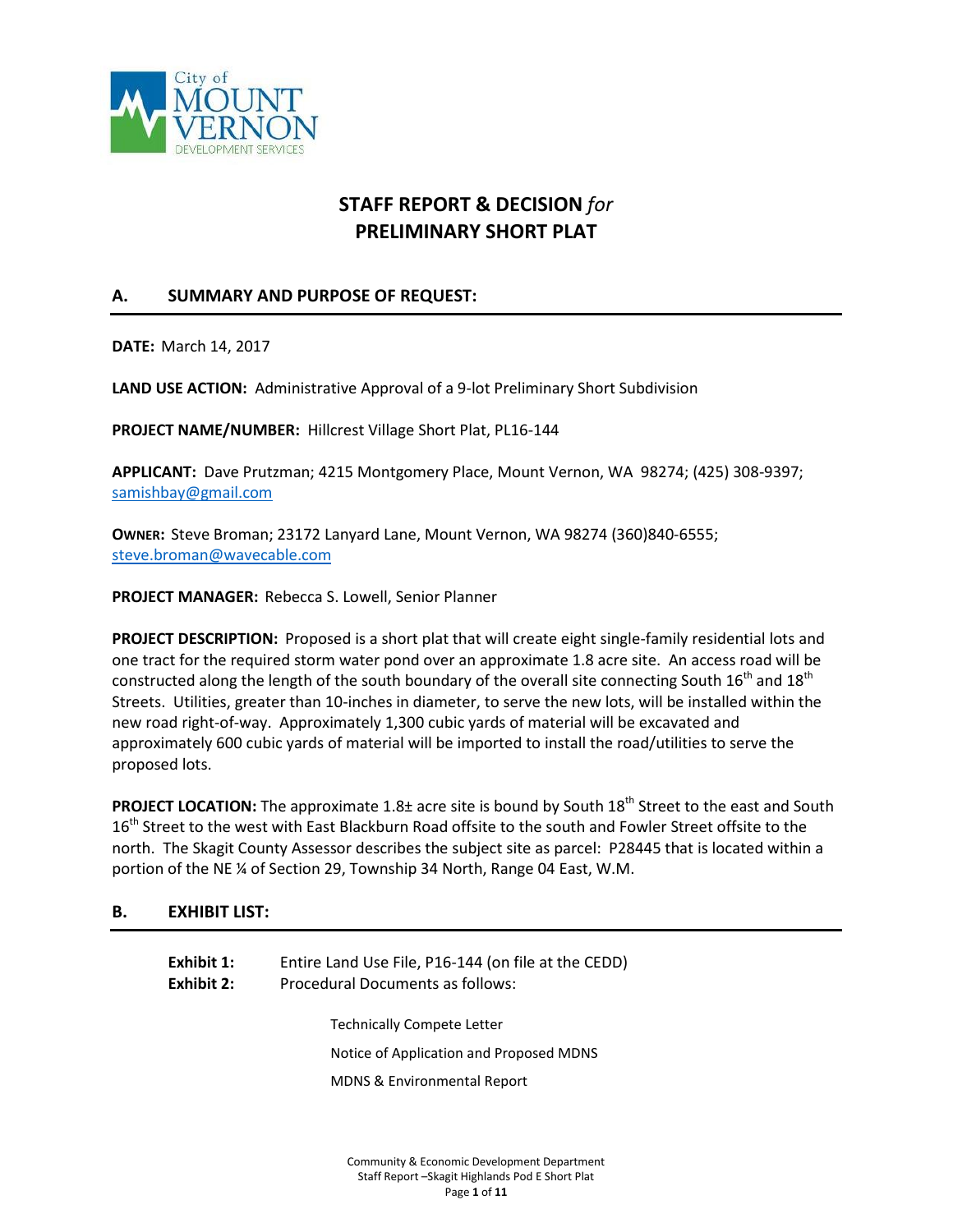| Exhibit 3: | Reduced size copies of the short plat maps |
|------------|--------------------------------------------|
| Exhibit 4: | <b>Public Comments</b>                     |
| Exhibit 5: | <b>Staff Comments</b>                      |

### **C. GENERAL INFORMATION:**

| <b>Zoning Designation:</b>             |                                                | Single Family Detached Residential (R-1, 5.0)                                                       |  |  |
|----------------------------------------|------------------------------------------------|-----------------------------------------------------------------------------------------------------|--|--|
| <b>Comprehensive Plan Designation:</b> | Single Family Residential High Density (SF-HI) |                                                                                                     |  |  |
| <b>Existing Site Use:</b>              |                                                | The property currently has one single family residence located<br>on the east side of the property. |  |  |
| <b>Neighborhood characteristics:</b>   |                                                |                                                                                                     |  |  |
|                                        | North:                                         | Single Family Residential                                                                           |  |  |
|                                        | South:                                         | Single Family Residential                                                                           |  |  |
|                                        | East:                                          | S. 18 <sup>th</sup> Street                                                                          |  |  |

West: S. 16<sup>th</sup> Street

**Access:** Access for the lots will be from an access road that runs south of the lots.

**Site Area:** The area of the parent parcel is 1.84± acres

**Map:** The approximate site boundaries are shown on the vicinity map below.

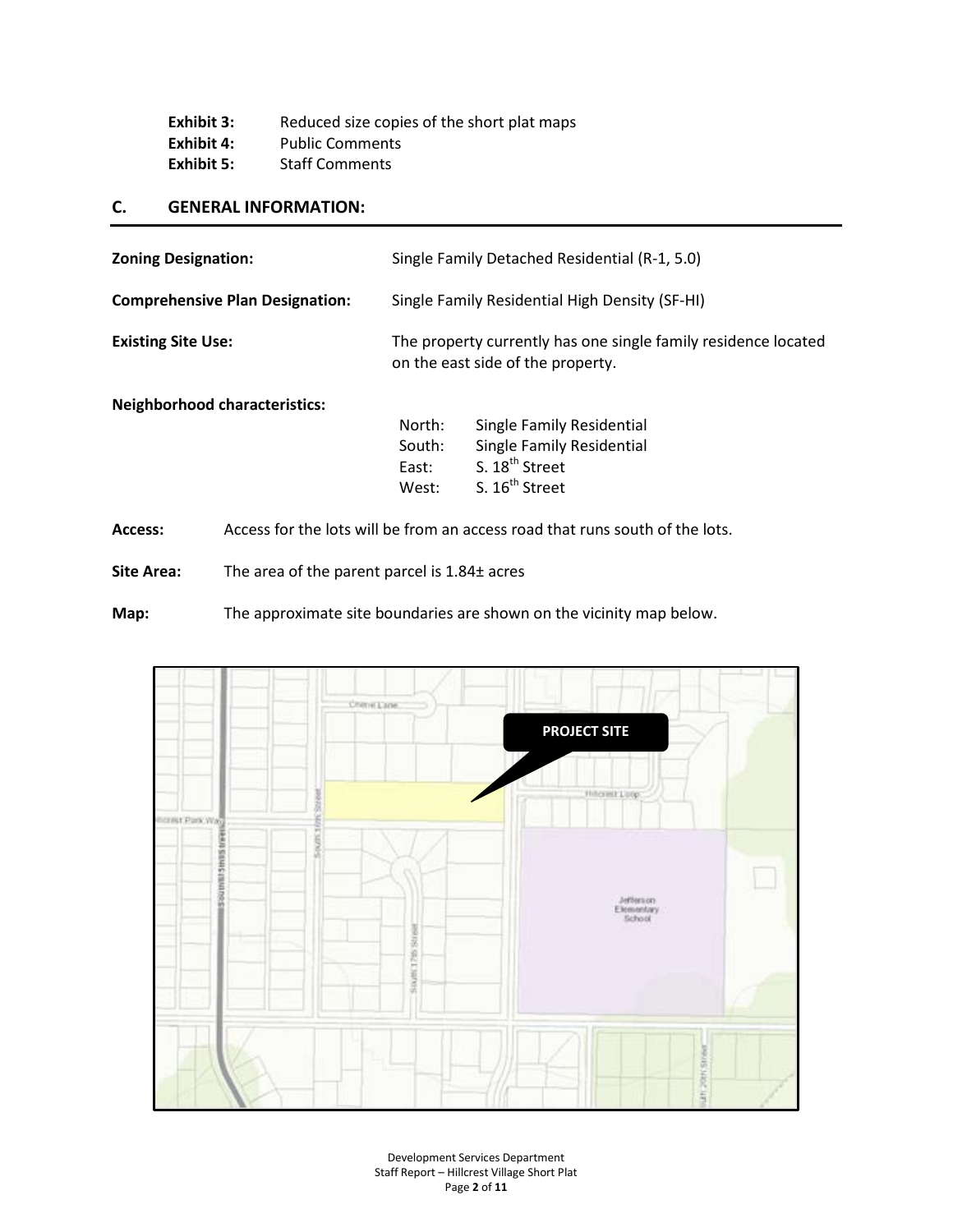# **D. APPLICABLE SECTIONS OF THE MOUNT VERNON MUNICIPAL CODE (MVMC):**

#### **Title 13: Sewers**

#### **Title 14: Land Use and Development**

Chapter 14.05 Administration of Development Regulations Chapter 14.10 Concurrency

#### **Title 16: Subdivisions**

Chapter 16.04 Title Purpose and Definitions Chapter 16.16 Street Design Standards Chapter 16.20 Improvements Chapter 16.32 Short Plats

#### **Title 17: Zoning**

Chapter 17.15 R-1 Single Family Detacher Residential Zone (R-1, 5.0)

# **E. APPLICABLE SECTIONS OF THE MOUNT VERNON COMPREHENSIVE PLAN:**

- Land Use Element
- Housing Element
- Transportation Element

# **F. PROCESS & ENVIRONMENTAL REVIEW:**

Mount Vernon Municipal Code (MVMC) Chapter 14.05 contains permit specific procedural requirements for the City's Zoning code, Title 17.

With regard to the subject proposal, the subdivision code and Chapter 14.05 require that the proposed preliminary short plat be processed as a Type II Permit (see 14.05.060 MVMC). Type II permits are administratively approved with public notice. An applicant or party of record can appeal this administrative approval to the Hearing Examiner.

Consistent with 14.05.110 MVMC the following project review procedures have been completed for this project. Copies of the below referenced documents are attached labeled as **Exhibit 2.** 

- **Cctober 20, 2015** the applicant met with City staff at a pre-application meeting to ascertain City requirements to allow the subject project to proceed. On **November 1, 2016** the applicant met with City staff to submit the subject short plat application. The application materials were deemed counter incomplete; and as such, not submitted.
- **December 8, 2016** the short plat application was submitted to the City.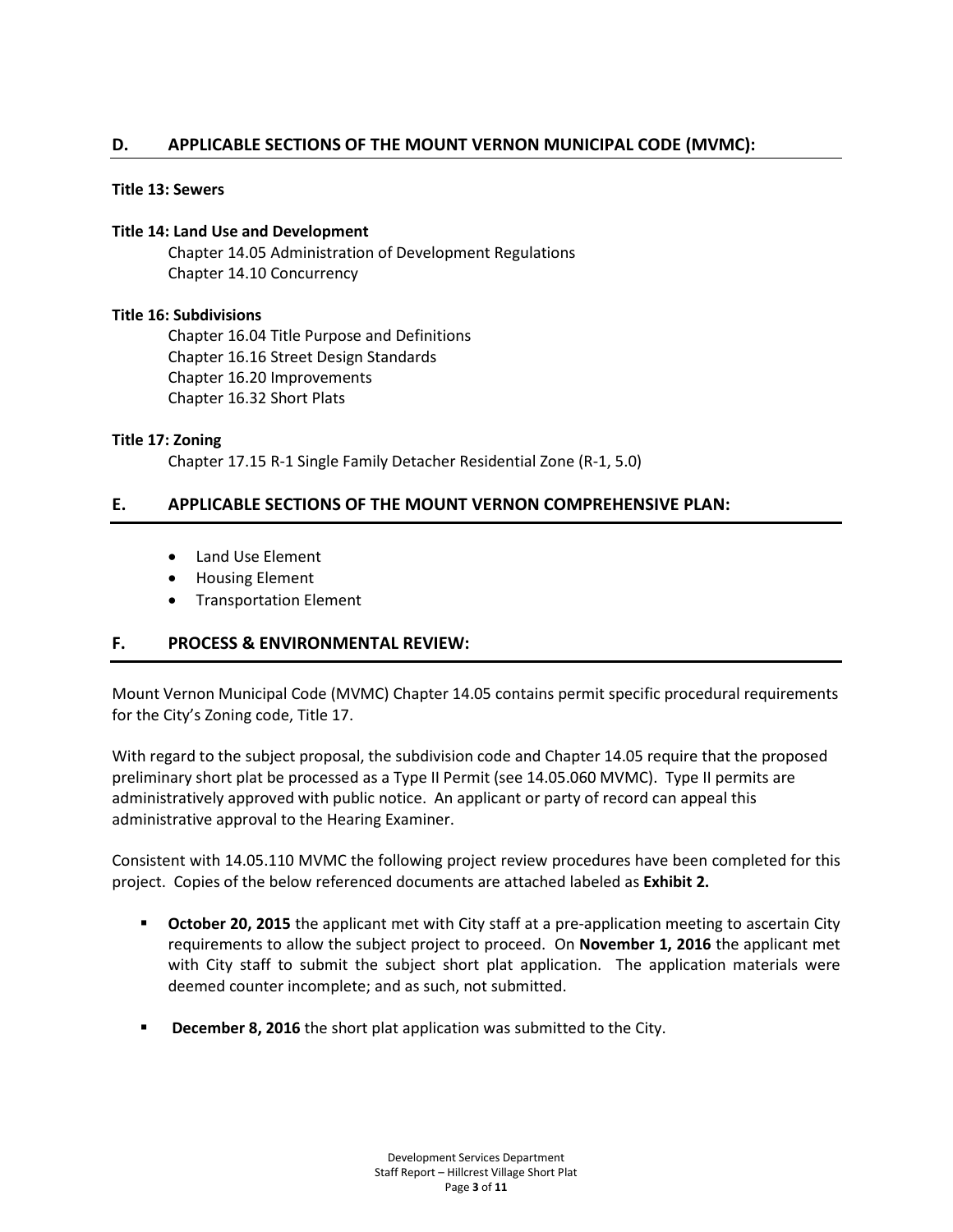- **December 27, 2016** staff deemed the materials submitted on December 8, 2016 technically complete for processing. Planning staff also routed a copy of the applicant's site plans, technical reports and the NOA to other City Departments who were asked to review and provide comments on/before January 11, 2017.
- **December 27, 2016** a Notice of Application and proposed SEPA determination was issued. This Notice was mailed to those property owners within 300 feet of the subject site on **December 29, 2016**. This notice was published in the Skagit Valley Herald on **December 30, 2016**; and the applicant posted a land use sign on the subject site on **December 30, 2016**.
- **February 24, 2017** a Mitigated Determination of Non-Significance (MDNS) was issued. This determination was mailed to those property owners within 300 feet of the subject site on **February 24, 2017**; and this determination was published in the Skagit Valley Herald on **February 25, 2017**. On **March 17, 2017** an addendum to the SEPA MDNS was issued to remove the condition from the City's Engineering Department requiring a fence to be installed along the south side of the subject site.

# **Public Comments:**

During the public comment period that tolled from December 27, 2016 to January 13, 2017. Comments were received by the Development Services Department from the following parties:

- Dean and Dianne Ramsey 1708 S  $16^{th}$  Street
- William Rasmussen  $-1703$  S  $18<sup>th</sup>$  Street

Copies of the public comments are attached labeled as **Exhibit 4.**

# **G. DEPARTMENT ANALYSIS:**

There are two distinct portions of the Mount Vernon Municipal Code (MVMC) within Chapter 16.32, Short Plats and Subdivision, that City staff are required to analyze before granting preliminary short plat approval. The first section is found within MVMC 16.32.040, Design of Short Plats – Standards; and the second section is found within MVMC 16.32.060, Minimum Improvements Required.

Following are the standards found within MVMC 16.32.040 in bold. Below each standard staff have provided a response.

# **A. Lots shall adhere to the standards of the zoning ordinance (Chapter 17.15 and 17.70 MVMC).**

*The site zoning requires the newly created lots to be a minimum of 6,000 s.f. in size with an overall maximum density of 5.73 for the short plat. Both of these criteria have been met.*

*Below is a list of the setbacks, lot coverage, building height and parking requirements that this plat will be subject to.*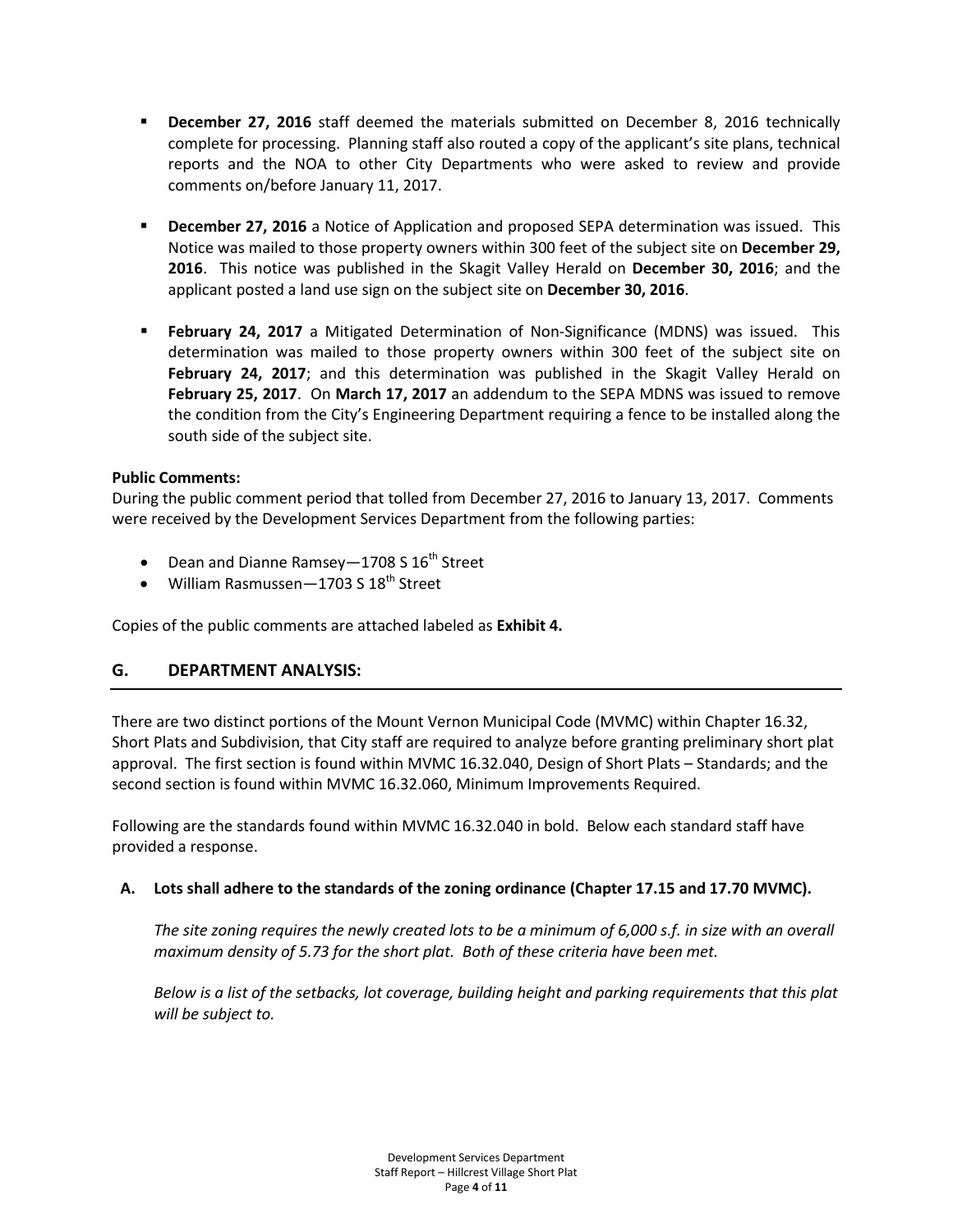#### *Setbacks, Lot Coverage, Other per 17.70:*

*Front yard setback: front yard setback may be reduced not less than 10 feet from property line, access easement, or back of sidewalk. The front of private garages shall maintain at least 20 feet from the back of sidewalk, property line, or access easement.*

*Rear yard setback: not less than 10 feet.*

*Side yard setback: not less than five feet for single-story homes; provided, that nothing (i.e., eaves, bay windows, enclosed stair landings, chimneys, etc.) will be allowed to project into this reduced side yard setback area. For structures that have more than one story the side yard setback shall be a minimum of five feet with the total of the two side yards being not less than 15 feet. Where the side yard setback is six feet or more the eaves of a structure may project no more than 12 inches into the side yard.*

*To protect privacy, windows facing the side yard shall be offset from the adjacent residence.*

*The installation of fences, walls or hedges shall be required.*

*Lot Coverage. For detached single-family residential lots of any size the land covered by buildings shall be no more than 40 percent.*

#### *17.15.090 Building height*

*Maximum building height shall be two stories, but not more than 35 feet.*

#### *17.15.100 Parking*

*There shall be provided and maintained for each residence at least two enclosed (private garage) parking spaces plus a driveway apron that will accommodate no less than two vehicles to accommodate vehicles used by the residents and guests of a residence, for a total of not fewer than four parking spaces per dwelling unit.*

**B. This short plat code may not be used as a mechanism to avoid the requirements of the standard subdivision code where there are contiguous properties under common ownership, as defined below, that, but for the property boundaries, would be required to comply with the standard subdivision code.**

*There are no contiguous properties in common ownership making this design standard not applicable.* 

#### **C. The subdivision shall be in compliance with the City's Comprehensive Plan.**

*The Comprehensive Plan designation of the property is Single Family High Density (SF-HI). The City's adopted Comprehensive Plan states that, "The intent of the associated zoning district is to provide for single-family residential housing in neighborhoods of varying densities." The subject short plat is compliant with the City's Comprehensive Plan.*

**D, Except as provided in subsection I of this section, each lot shall abut a public or private street by no less than the frontage required by the zoning district in which it is located.**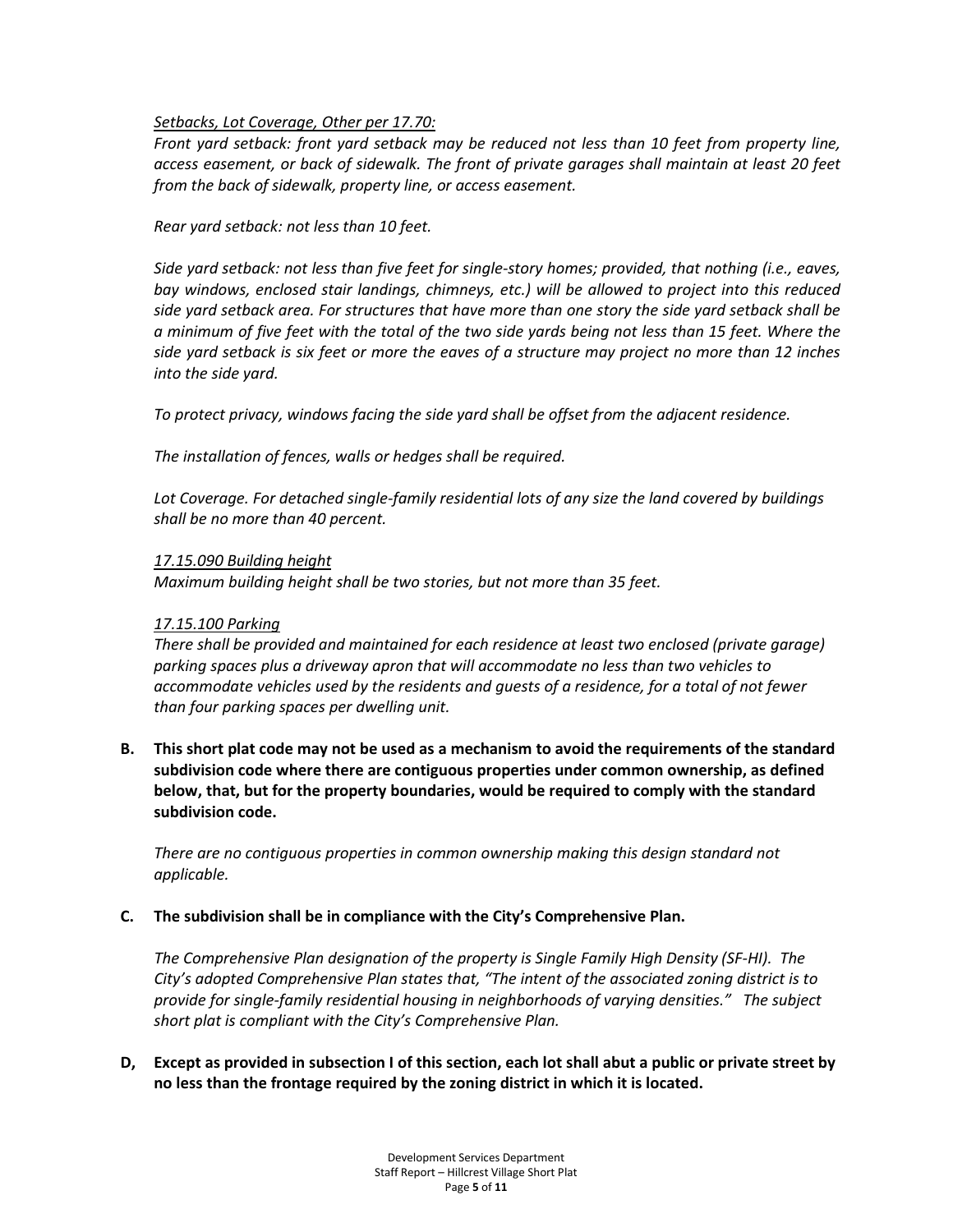*The site zoning requires that each of the to-be created lots to have no less than 20 feet of frontage on a public or private street. This short plat complies with this standard.*

**E. Except as provided in subsection I of this section, all lots created by a short subdivision shall abut and have access from a dedicated or deeded street and such street shall have the right-ofway width specified by the community and economic development department.**

*Access to the new lots will be from a street that will be constructed by the applicant and dedicated to the City as part of the final short plat process.* 

**F. Short subdivisions that contain a dedication of land to the public shall have been surveyed and monumented and recorded with the County Auditor. The monumentation requirement may be waived if the centerline of the right-of-way is already monumented.**

*The land to be dedicated to the City for the new public road will be required to be surveyed and monumented and recorded with the Skagit County Auditor.* 

**G. Where approval of a short plat is conditioned upon construction of improvements, the construction plans shall be submitted to the City Engineer accompanied by a fee as outlined within the City's current fee schedule.**

*City staff will make sure that this standard is complied with following preliminary short plat approval.*

**H. Land that the Community and Economic Development Department Director has found to be unsuitable due to flooding, bad drainage, or swamp conditions and that the Community and Economic Development Department Director considers inappropriate for development, shall not be subdivided unless adequate means of control or abatement have been formulated by the subdivider and approved by the Community and Economic Development Department.**

*This standard is not applicable because staff has not found the subject site unsuitable due to flooding, bad drainage, or swamp conditions.*

**I. In the event the land to be subdivided has a slope or slopes of more than 20 percent and/or rock or unstable soil conditions, the subdivider shall furnish soil data to the City Engineer. If conditions warrant control measures to correct slide, erosion, or other similar problems, the subdivider shall be responsible for the design, installation, and expense of any device or corrective measure, subject to approval by the Community and Economic Development Department.**

*This standard is not applicable because there are no slopes in excess of 20% on or near the subject site.*

- **J. Detached, single-family residential short plats may be accessed by private roadway easements, provided that the following requirements are met:** 
	- **1. The requirements of Chapter 16.16 MVMC are met;**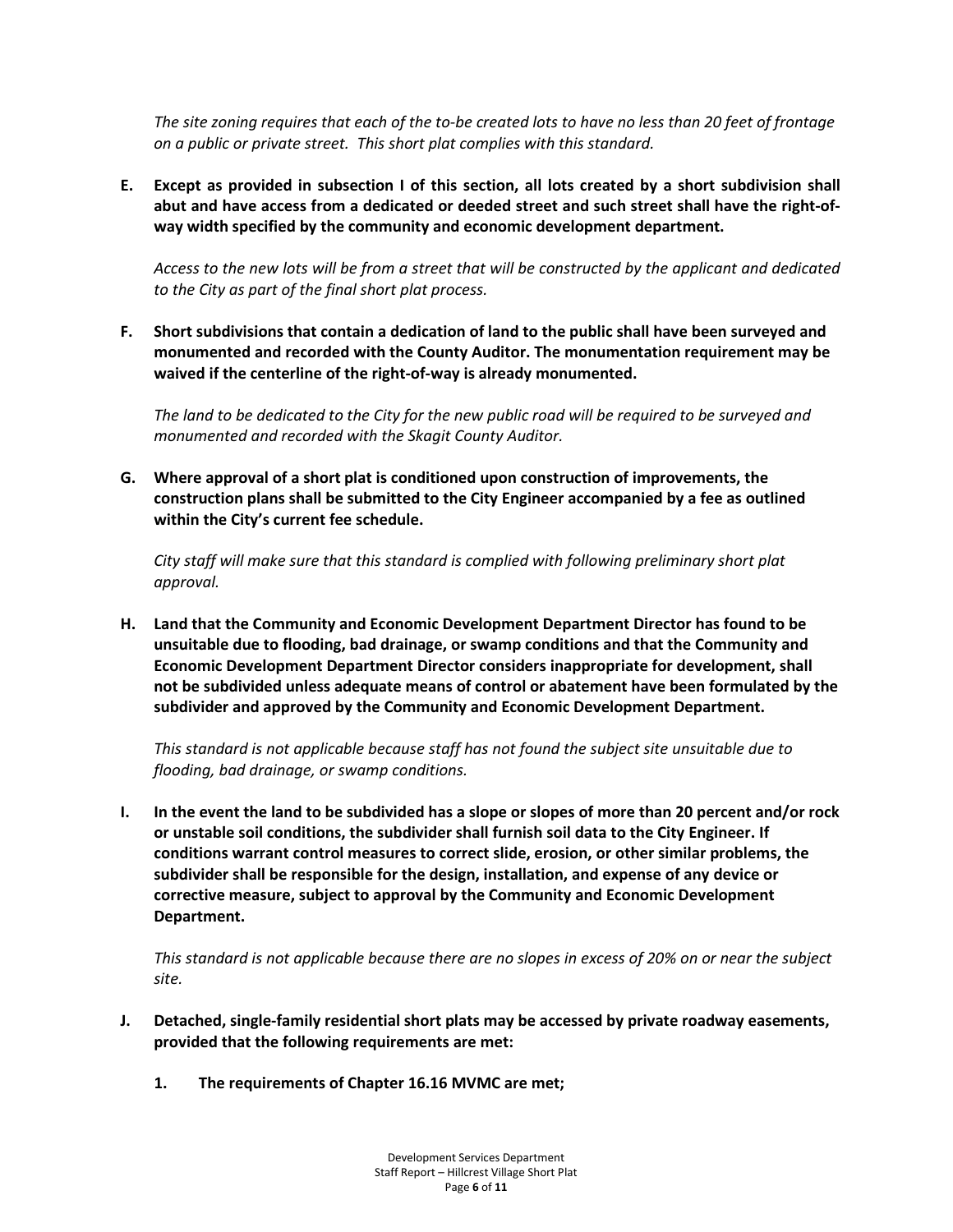- **2. All lots within the short plat shall have an undivided interest in the ownership of the easement tract and shall record on the face of the plat that the owners will maintain the easement and a sign where the easement joins the public road identifying it as a private road;**
- **3. Private roads will not be allowed where the public works director feels that public roads are necessary for the future traffic circulation;**
- **4. At the discretion of the community and economic development department, the specific design standards for short plats served by private roads are as follows:**
	- **a. Easements as specified by the community and economic development department;**
	- **b. Roadways shall be constructed of a minimum of two inches of asphalt pavement, three inches of crushed rock, and six inches of gravel base;**
	- **c. The maximum grade shall be 10 percent;**
	- **d. Horizontal curvature shall have a minimum radius of 60 feet;**
	- **e. Vertical clearance shall be a minimum of 13 feet, six inches;**
	- **f. Roadways serving a maximum of two lots shall be 15 feet in width, and roadways serving three to nine lots shall be a minimum of 20 feet in width;**
	- **g. Sidewalks, or other pedestrian facilities approved by the community and economic development department, shall be provided when a private road serves, or could serve, more than four lots;**
	- **h. When fire hydrants are located on a private street the minimum street width shall be 26 feet;**
	- **i. The fire department in consultation with the community and economic development department shall specify the signing and painting of curbs, as necessary, to limit parking on private streets;**
	- **j. Roadways that are in excess of 150 feet long shall have a turnaround which meets the fire department standards;**
	- **k. Sewer service may be provided by an eight-inch line on the roadway easement or by individual side sewers for each lot. Paved access and easement to the city shall be provided for all eight-inch lines;**
	- **l. Hydrants must be installed in accordance with Chapter 15.14 MVMC;**
	- **m. Adjoining contiguous easements are not desirable and shall be avoided;**
	- **n. Where the specified easement passes through properties not owned by the developer, all necessary easements shall be obtained by the developer and verified by the community and economic development department prior to approval;**
	- *o. Storm drainage runoff from the easement road shall be directed away from other properties and preferably into a public storm-sewer system;*
- **5. The following note shall be added to the short plat: "All maintenance and construction of private roads shall be the responsibility of the lot owners";**
- **6. No further subdivision shall occur without compliance with this title, the subdivision requirements of the city, without filing a final plat.**

*These standards are not applicable because the applicant is not proposing to construct a private road to serve the to-be created short plat lots.*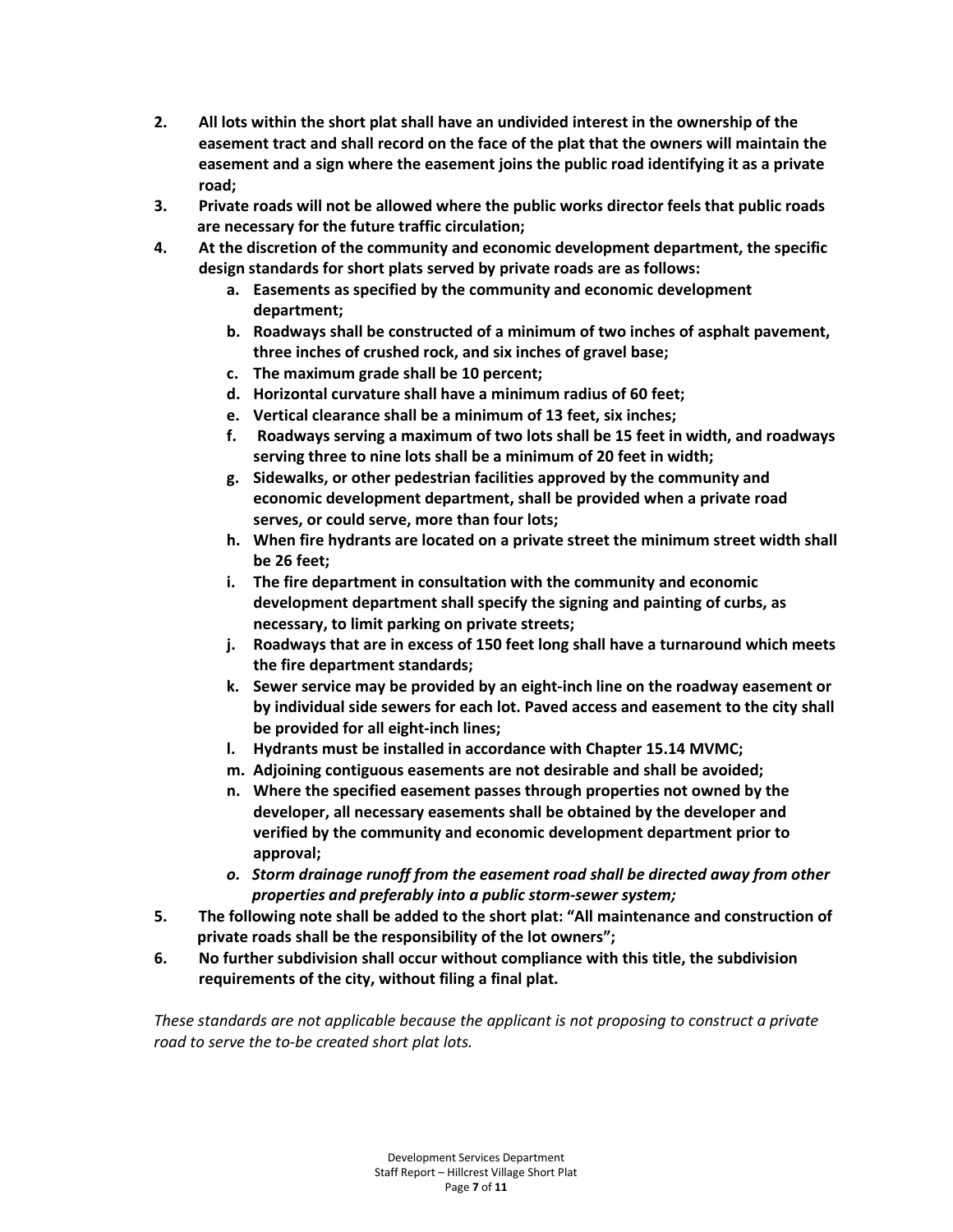Following are the standards found within MVMC 16.32.060, Minimum Improvements Required, in bold. Below each standard staff has provided a response.

**Prior to granting final approval for any short subdivisions, the community and economic development department shall ascertain that the following improvements have been made or installed, along with all of the items listed within Chapter 16.20 MVMC, for each parcel created by the division of land:**

# **A. Water supply per recommended state standards; adequate fire protection with review by the City of Mount Vernon Fire Department:**

*The applicant shows that there is an existing water line within the right-of-way of South 16th Street that will be extended to the east with new water service connections being provided to each of the to-be created short plat lots.* 

*Following preliminary short plat approval the applicant will be required to submit construction plans to Skagit PUD and the City that will authorize the installation of water line(s), stubs, and other associated infrastructure. Skagit PUD will review and approve the applicant's engineering plans prior to this work being completed on this site.* 

# **B. Sanitary sewer**

The applicant shows that there is an existing sanitary sewer line within the right-of-way of South 16th Street that will be extended to the east with new sewer service connections being provided to each of the to-be created short plat lots.

Following preliminary short plat approval the applicant will be required to submit construction plans to the City that will authorize the installation of sewer line(s), manholes, stubs, and other associated infrastructure. The City will review and approve the applicant's engineering plans prior to this work being completed on this site.

# **C. Underground power, telephone, television cable and all other necessary utilities (including undergrounding existing facilities);**

Following preliminary short plat approval the applicant will be required to submit construction plans to Puget Sound Energy, telephone and cable companies and the City that will authorize the installation of underground power, telephone, cable and other necessary utilities an d their associated infrastructure. The City will review and approve the applicant's engineering plans prior to this work being completed on this site.

### **D. Appropriate dedications or easements, if required.**

Staff will work with the applicant to make sure that all applicable dedications and easements are shown on the final plat prior to it being recorded.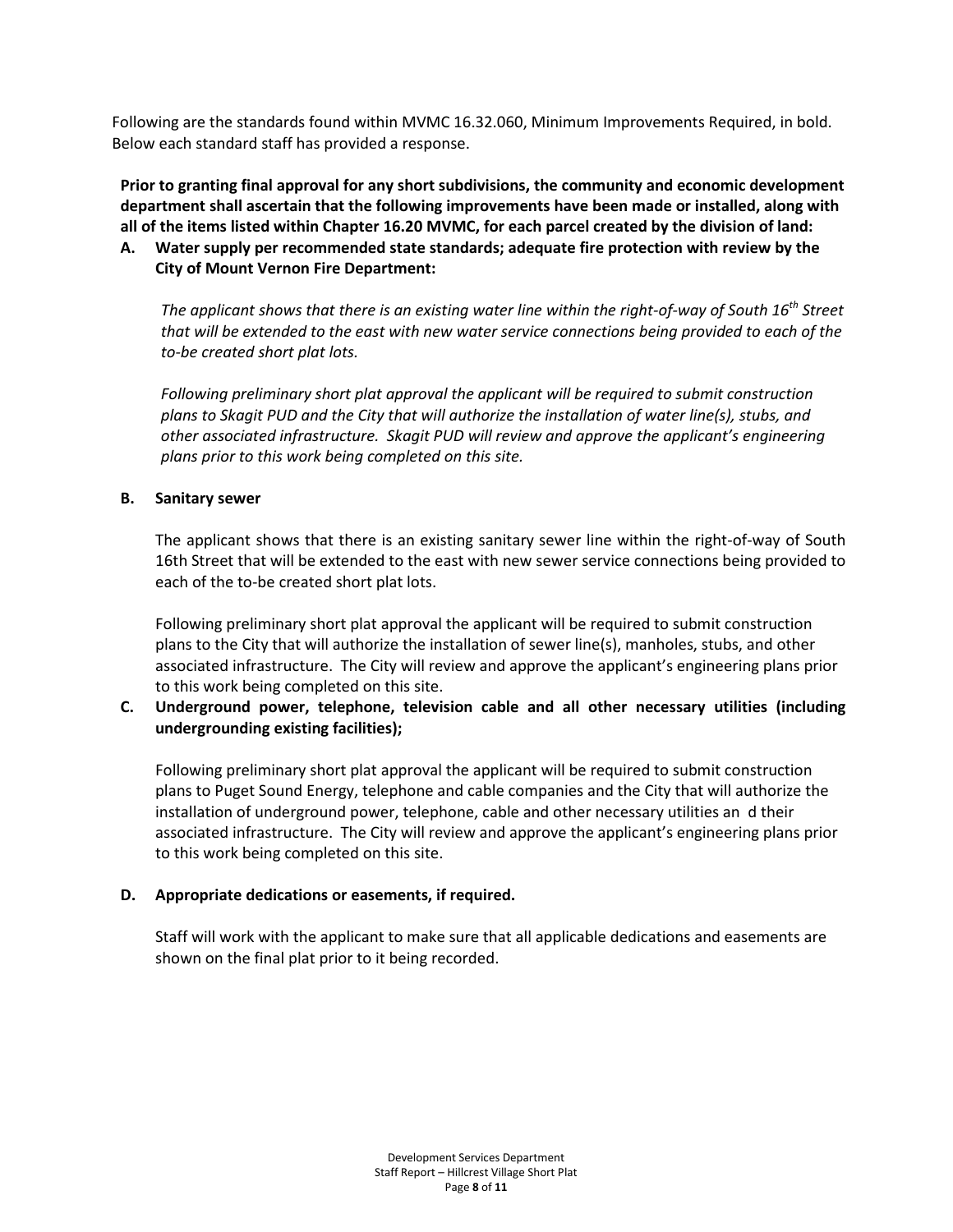**E. If the principal frontage street providing access to the parcel to be subdivided is below the standard for its classification, installation of an improved street shall be required prior to approval of the short plat. Those improvements shall be constructed on the frontage of the parcel to be subdivided, and may be extended further to connect with existing improvements or to provide adequate pedestrian and traffic safety or assure safe walking conditions for students who walk to and from school, at the discretion of the community and economic development and public works directors. At no time shall the minimum traveled way brought to line and grade be less than 20 feet wide with four-foot shoulders on the unimproved side of the roadway. The road surface shall be at least of asphaltic concrete quality. Provisions shall be made for storm drainage;**

*Street frontage improvements along 16th and 18th Streets abutting the site will be required prior to final short plat approval. A new public street will also be constructed along the south side of the site connecting 16th and 18th Streets providing access to the proposed lots.*

**F. The requirement for installation of minimum improvements may be waived by community and economic development and public works directors only with concurrence of the city council per MVMC 14.10.110.**

*The applicant did request that the road frontage improvements along both 16th and 18th Streets be waived. However, the Public Works Director did not recommend approval for this.*

**G. All improvements shall be designed in accordance with MVMC 16.04.260 and Chapter 16.20 MVMC. As-built mylar construction drawings shall be provided. Electronic media of the necessary documents shall be provided in a format acceptable to the community and economic development department.**

*Staff will make sure that the design of all improvements is consistent with MVMC 16.04.260 and 16.20. As-built mylar construction drawings shall be provided; and staff will make sure that as-built mylar construction drawings are received by the Development Services Department prior to final plat approval.*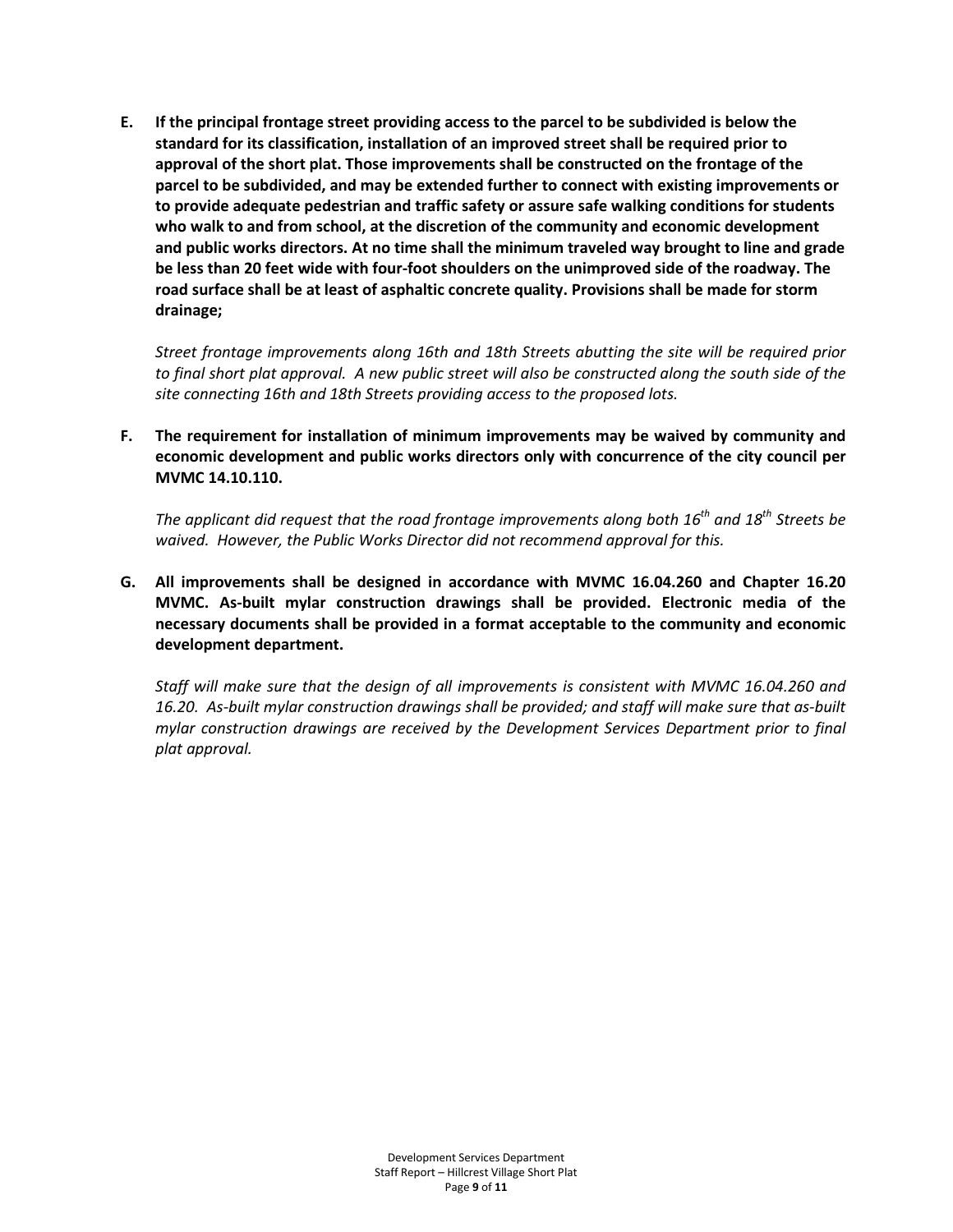### **H. DECISION:**

MVMC 16.32.050 provides the approval criteria for Short Plats, as follows:

*The Community & Economic Development and Public Works Directors shall determine if appropriate provisions have been included in the short plat for, but not limited to, the public health, safety and general welfare, open spaces, drainage ways, critical areas, streets, alleys, other public ways, water supplies, sanitary wastes, parks, playgrounds and sites for schools.*

- *a. If the Community & Economic Development and Public Works Directors find that the public use and interest will be served by the platting of such subdivision, then the Directors shall recommend approval. If the Directors find that the proposed short plat does not make such provisions or that the public use and interest will not be served, then the Directors may recommend disapproval of the short plat.*
- *b. Dedication of land to any public body; and/or dedication of easements to abutting property owners may be required as a condition of subdivision approval and shall be clearly shown on the final plat. The Directors shall not require, as a condition of the approval of any plat, that a release of liability be procured from other property owners.*

Based on the information contained in this staff report, and the Short Plat approval criteria outlined above, the **Hillcrest Village** preliminary short plat application, **File No. PL16-144** is **APPROVED** subject to the conditions of approval listed below and compliance with the Mount Vernon Municipal Code. Please see the 'Notes to Applicant' section of this staff report that follows.

### **CONDITIONS OF APPROVAL:**

- 1. This short plat is subject to the Design Review standards found within MVMC Chapter 17.70. Prior to final plat approval the applicant will be responsible for demonstrating compliance with this Chapter of the MVMC.
- 2. The requirements (and the noted changes) outlined with Ana Chesterfield's February 10, 2017 memo are conditions of approval of the subject preliminary short plat.

### **SIGNATURE:**

 *Development Services Department Date*

March 17, 2017

# **I. APPEALS/EXPIRATION:**

#### **APPEALS:**

The decision of the Development Services Director is final unless an appeal to the Mount Vernon Hearing Examiner is filed within fourteen (14) business days from the date of mailing of the written decision.

An appeal to the Hearing Examiner is governed by MVMC 14.05.160 and .170. Appeals must be made in writing on or before 5:00 PM on **April 3, 2017.** Any appeal must be accompanied by a \$100.00 fee and must state the appellant's reason(s) for the appeal based upon the provisions of the Mount Vernon Municipal Code.